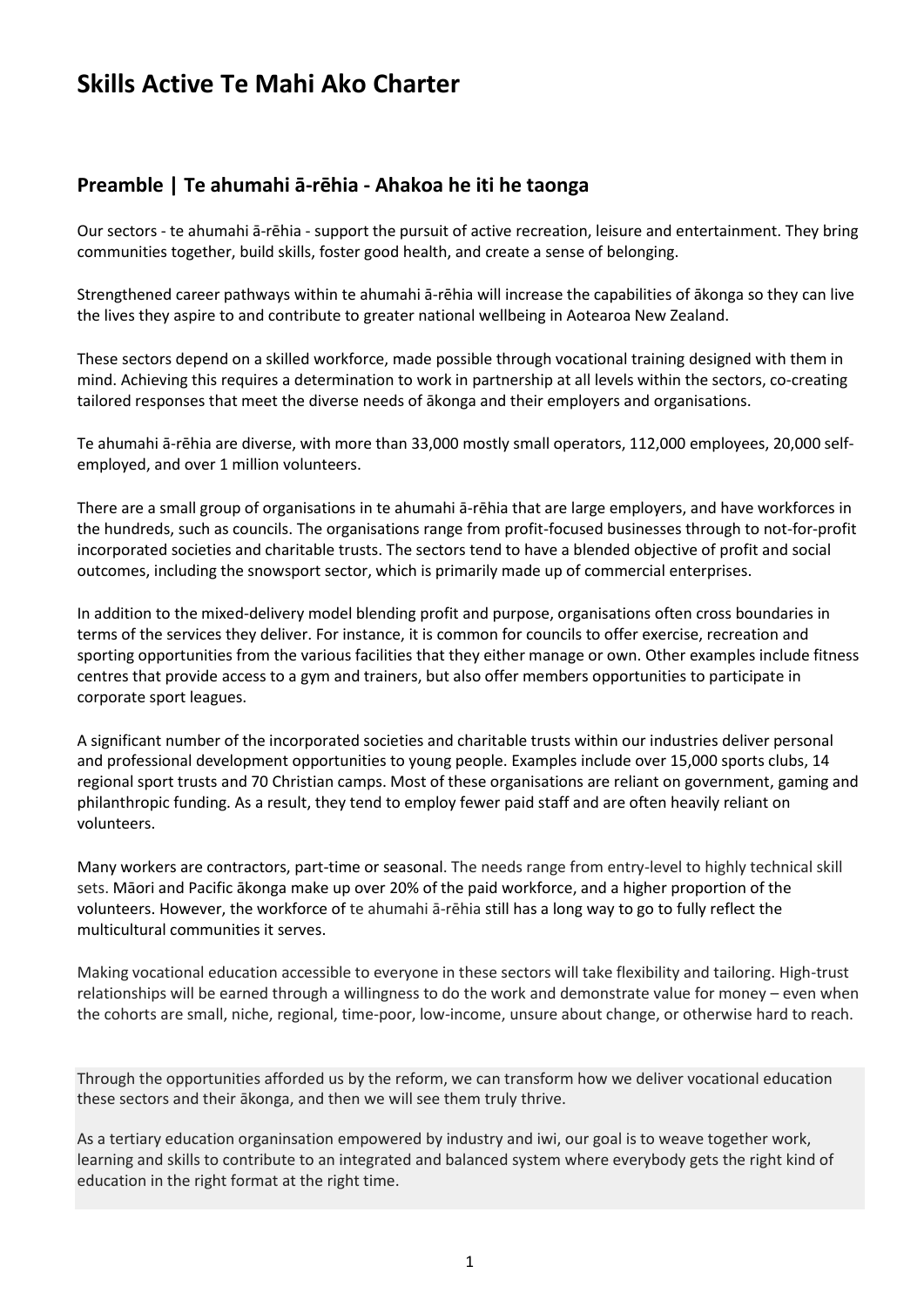In this future, Māori and Pacific people and other underserved groups within te ahumahi ā-rēhia will have the holistic support they need to reach their aspirations. The unsung heroes who play a key role in carrying these sectors will get more vocational opportunities, growing their skills, knowledge and a passion for learning, realising their potential and empowering them to contribute more to their whānau, communities, sectors and the economy as a whole.

*All* employers, organisations, iwi and their ākonga will be uplifted by a stronger, broader and more integrated foundation for their work-based learning, while still having access to an empathic, responsive provider that is willing to get stuck in, side-by-side with industry.

To get there, we will be stretching ourselves and the vocational education and training system, figuring out how we do better for these sectors, and putting it into action. We will continue to prioritise and nurture the workforce of te ahumahi ā-rēhia. And from this, real positive change will flow through to all communities and individuals who access the sectors and benefit from their mahi.

Our organisation is built from a strong foundation for work-based learning in te ahumahi ā-rēhia over the past 30 years, but it's just the beginning. We will continue to build on these successes, and come together with our industry, iwi and education sector partners, to remove barriers and enhance and expand high-quality vocational education opportunities for everyone in our sectors.

### **Vision**

#### **Māuri oho, Mauri tū, Mauri ora | Strengthen, Step-up, Flourish**

#### **Everyone in our sectors is empowered with the skills to thrive.**

*We are working towards a future where every person and organisation in te ahumahi ā rēhia has the opportunity to unlock their potential and gain the skills and knowledge they need to realise the ambitions they have for themselves, their whānau, their customers and communities.*

### **Mission**

#### **Kohia te ahi i roto | Fuel the fire within**

#### **Weaving together work, learning and skills to support learner and workforce success.**

*Our goal is to provide work-based learning to grow confident, capable, connected people and organisations across our sectors. We will deliver vocational education that upholds the mana of te Tiriti o Waitangi, fuels a passion for lifelong learning, and supports ākonga and workforce success through flexible and tailored provision where, when and how they need it.* 

### **Ambition**

#### **He kaha ake ta maatau | We are stronger together**

#### **Be the preferred partner and provider of high-quality work-based learning**

*We will be the preferred provider of quality, personalised work-based learning to ākonga and organisations across the motu, increasing skills and employability for those working in or aspiring to our sectors. We will deliver access and equity for those who have previously been underserved or hard to reach. With decades of experience and powerful partnerships throughout industry, iwi and education, we will work kanohi-ki-te-kanohi to ensure ākonga and clients get the skills, knowledge and support they need to flourish.*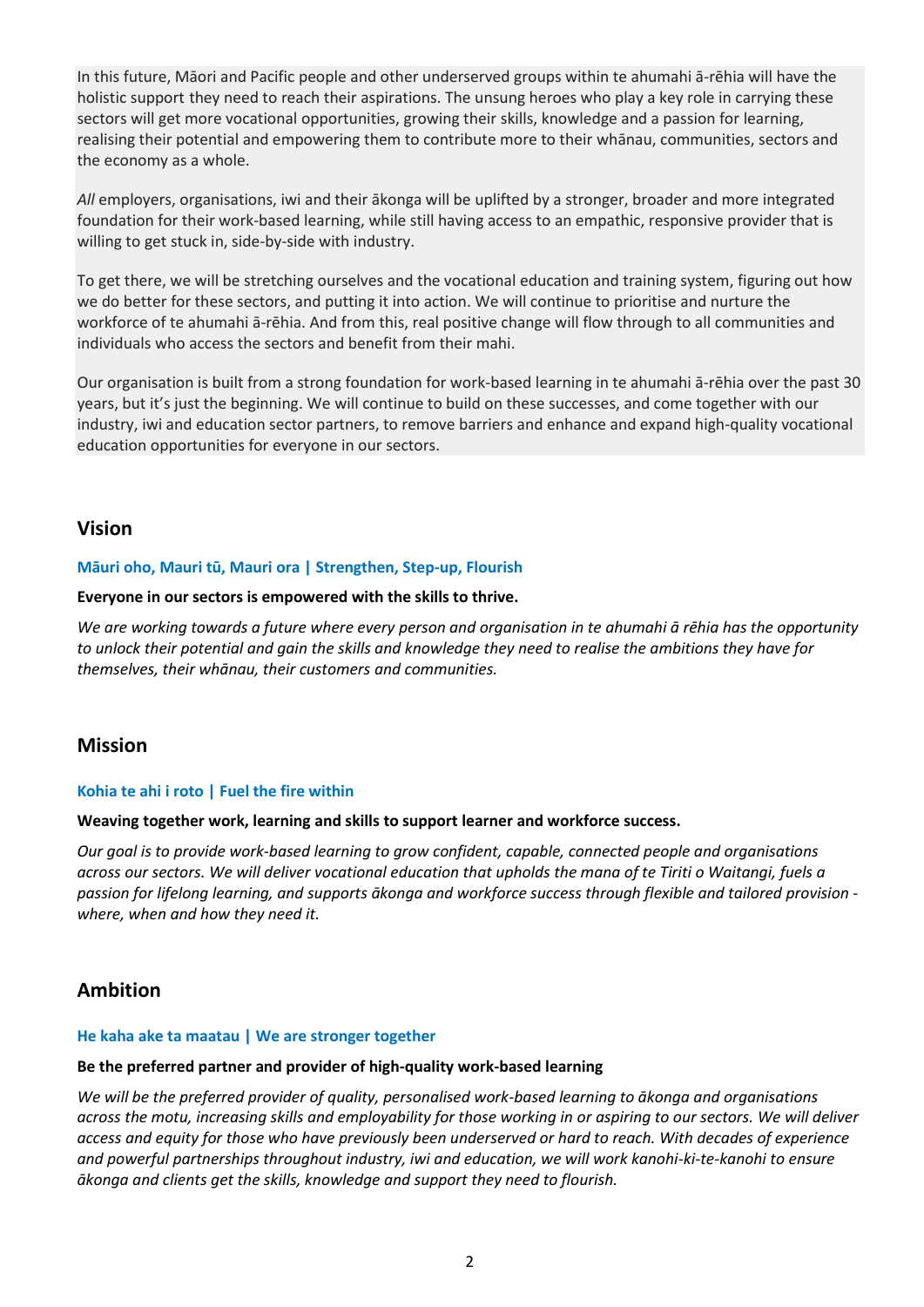## **Ngā uara | Our values**

**Tika** - We do what is right

**Pono -** We are true to ourselves

**Aroha -** We demonstrate care and respect

## **Ngā kaupapa here | Our guiding principles**

### **Kaitiakitanga**

- Protect the mana of the organisation, our staff, our stakeholders, clients and learners;
- Protect, to guard and take care of the places, resources, those things considered of value and its people, and their wellbeing;
- Guard and take care of our organisational commitments;
- Ensure the revival, retention and maintenance of tikanga practices within the organisation;
- Promote the achievement of wellness and well-being for the staff, clients, learners and the organisation
- Create a clean, safe and healthy environment by promoting a sustainable management and growth of the organisation

#### **Manaakitanga**

- Foster the wellbeing and status of our people within the organisation, our stakeholders, clients and learners and in our cultural practices
- Ensure that a course of action or a process set down enhances, maintains or encourages the work, tikanga practices and our people within Skills Active Te Mahi Ako
- Preserve, maintain, enhance and encourage the wellbeing of staff our stakeholders, clients and learners, of those things considered of value, intangible or intangible
- Assist in the improvement and development of the values of Skills Active Mahi Ako

#### **Wairuatanga**

- Encourage, maintain and promote a physical, intellectual, social and spiritual identity with each other and our work
- Respect the values of our staff, our stakeholders, clients and learners and of the organisation
- Recognise and acknowledge the value and beliefs of each other and guests within the workplace and all related gathering

#### **Kotahitanga**

- Break down secular and non-secular divisions and promote a unified approach to the values and our guiding principles
- Build unity through consultation and collaboration: making decisions together, speaking with one voice, and moving in unison.

#### **Rangatiratanga**

- Weave people together, manage our responsibility, and lead by example
- Demonstrate personal integrity in all aspects of our work and tikanga related practices
- Staff determine own actions in the cultural preservation and guardianship of their Tikanga practices that maintain, enhance and encourage wellbeing of those things considered of value within the organisation and to our staff, stakeholders, clients and learners.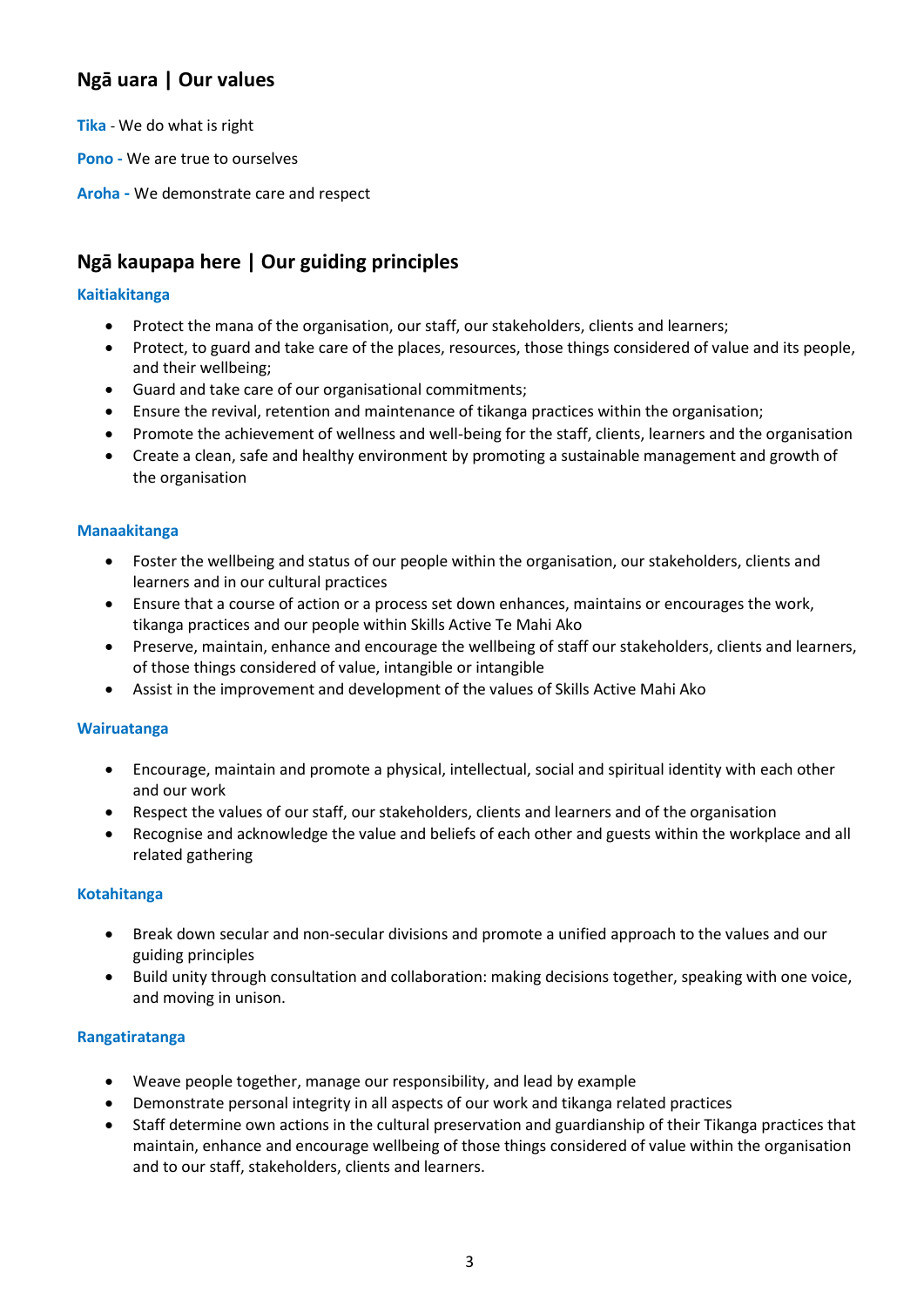## **The value we bring – our operating principles**

- We are owned and empowered by organisations from our sectors. We work with industry and iwi, drawing on a bicultural approach – honouring the lens of tangata whenua, alongside the lens of tangata tiriti.
- We focus on serving our niche sectors and clients with value-for-money, accessible programmes and resources that can be easily integrated into workplace operations. This means tailoring the learning solution to the sector, organisation or ākonga group – whether for highly technical roles or foundationlevel programmes.
- We serve as a hub of tailored support for ākonga and clients, connecting them with services and support to complement our qualifications – including educational support, further learning opportunities and other pastoral care services.
- We listen to our clients, and incorporate their specific and often mandated or regulated training requirements, alongside a range of other desired competencies and skills – thereby equipping our clients with the skills for their work and pathways for career development.
- We have longstanding, trust-based relationships in our sectors, and this allows to co-create tight, specific work-based learning packages. These programmes provide clear building blocks and encourage continual improvement and ongoing learning and development. In many cases, the credentials our ākonga gain with the support of their employers and mentors are internationally portable.
- We add value to our clients' existing training systems, by complementing their programmes with our learning and assessment design, delivery, assessment, moderation as well as providing support through mentoring and coaching.
- With our knowledge and understanding of our ākonga and sectors, we see the many areas where they would benefit from further bespoke training options such as micro-credentials, short courses and just-intime learning – and we're poised to be able to deliver these.
- We provide flexible and tailored work-based learning in real settings across all areas of Aotearoa. This enables us to reach smaller communities and groups and embed whānau- and community-centric learning approaches.
- We are small, agile organisation that can pack a big punch. This means we can meet the needs of our ākonga, clients, sectors, and the vocational education sector faster than larger providers.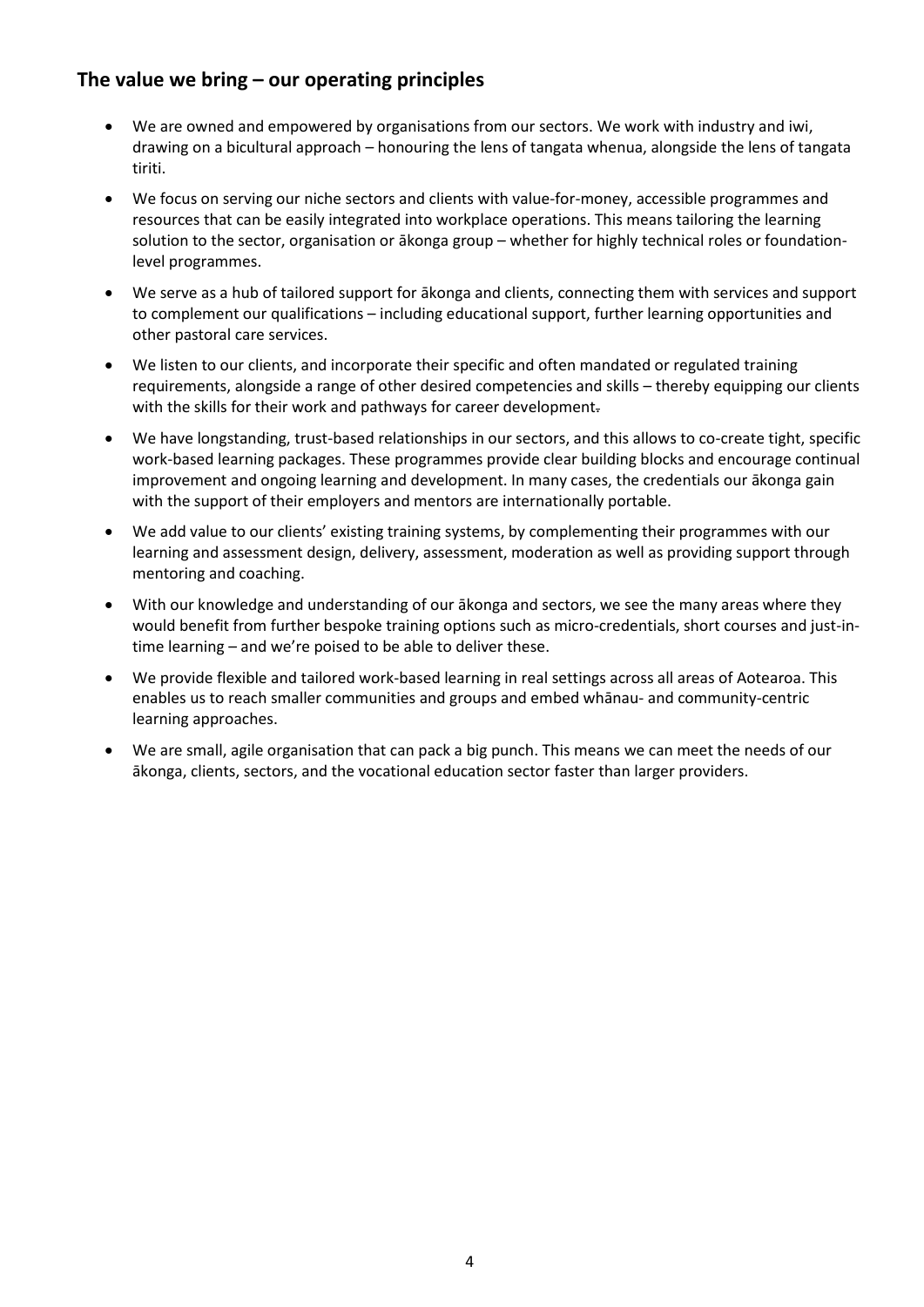## **Strategic commitments and priorities**

- 1. Skills Active Te Mahi Ako exists to *Weave together work, learning and skills to support learner and workforce success* within te ahumahi ā-rēhia and in line with the expectations of private training establishments set out in the Education Act 2020 and by NZQA.
- 2. Skills Active Te Mahi Ako will be responsive to the needs of ākonga, organisations, industry, iwi, and communities across te ahumahi ā-rēhia sectors in Aotearoa.
- 3. To meet the needs of ākonga and organisations throughout Aotearoa, Skills Active Te Mahi Ako will
	- a. Specialise in the tailored delivery of work-based learning and education programmes for the sectors it serves.
	- b. Specialise in the delivery of 'grass-roots' and entry level qualifications which can be embedded in and by organisations within the community and ākonga entering and moving through the workforce.
	- c. Specialise in the development of training packages that provide clear building blocks and encourage ongoing learning and development that meet the needs of learners including seasonal, part-time, volunteer, and other time-sensitive ākonga groups.
	- d. Specialise in the development of programmes for the highly specialised and technically skilled roles within te ahumahi ā-rēhia sectors.
	- e. Reduce duplication in provision by promoting collaboration across its network of work-based provision and the network of private and public vocational education and training provision for te ahumahi ā-rēhia sectors, including
		- i. Pathways from work-based to higher learning opportunities.
		- ii. Co-design of integrated programmes requiring high-touch work-based learning as well as high-level theory components.
		- iii. Tailoring of generic programme resources to meet specific sector or group needs.
	- f. Grow to offer a mix of education and training, including on-the-job, face-to-face, and distance delivery that is accessible and meets the needs of ākonga, industries, and communities.
	- g. Operate in a manner that ensures its delivery and operations are informed by local, regional and national relationships; and decisions meet the needs of their communities.
	- h. Ensure that international ākonga are supported with Manaakitanga.
	- i. Maintain a high-quality coherent network of service infrastructure that meets sector skills needs.
- 4. Skills Active Te Mahi Ako will operate in a way that allows it to
	- a. Empower ākonga, clients and staff to be heard on educational, non-educational, and well-being matters and matters relating to the organisation's practices and services; and
	- b. Develop strong partnerships with
		- i. Industry and iwi, including Māori and Pacific employers, smaller employers, and those operating in niche sectors within te ahumahi ā-rēhia.
		- ii. Communities at a local level, including hapū and iwi, and Pacific communities.
		- iii. Educators and providers within the secondary and tertiary sectors.
	- c. Use the insights gained through partnerships to
		- i. Develop and provide vocational education and training products that meets short-term and long-term skills needs.